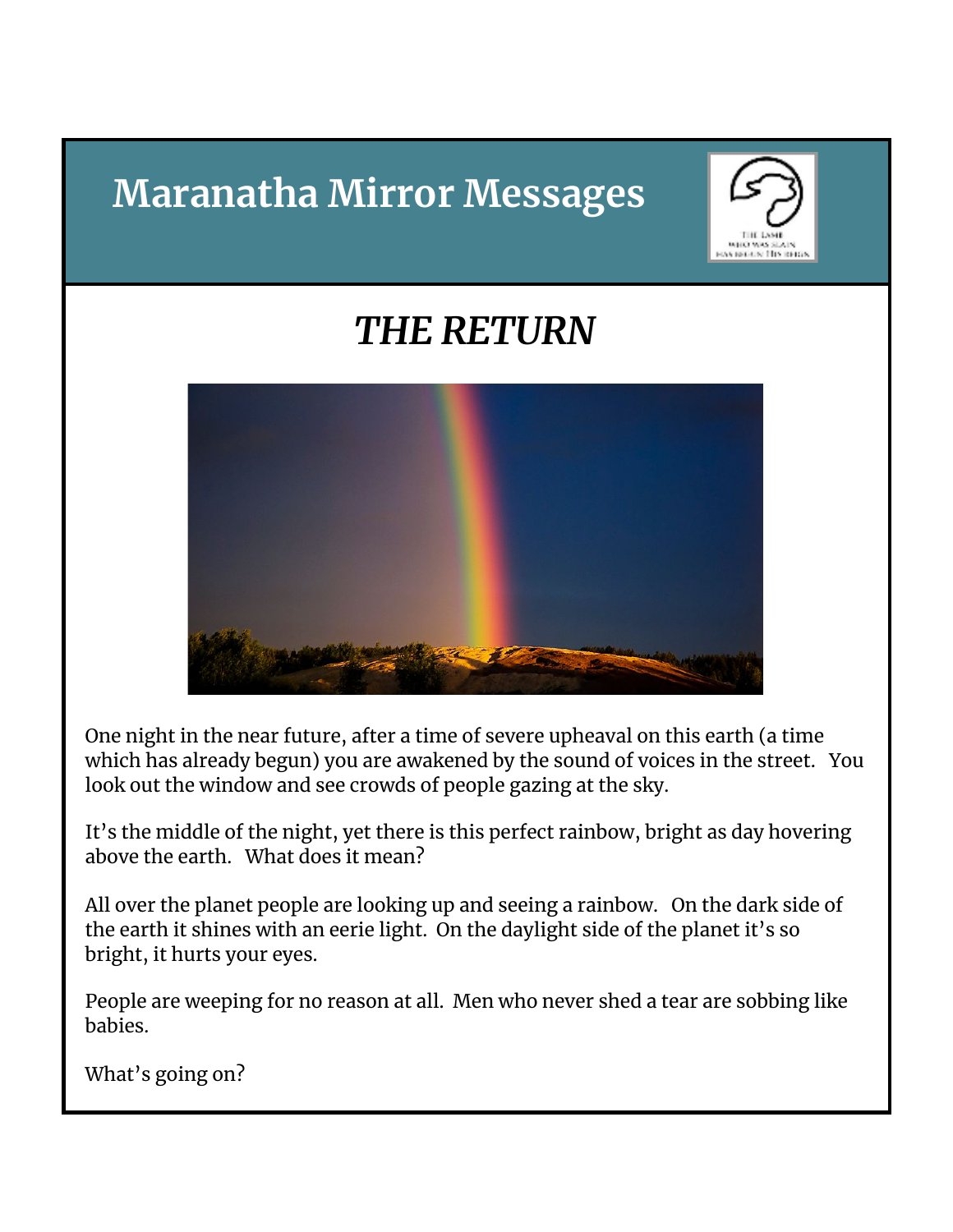*"Then will appear the sign of the Son of man in heaven, and then all the tribes of the earth will mourn." Matthew 24:30*

Beneath the rainbow there's a tiny point of light which becomes larger and brighter until everybody can see what looks like a huge cloud made up of living beings in dazzling brilliance, suspended out there in the heavens. It's drawing near. At the head of this multitude is a being of unspeakable splendor as his glory mysteriously surrounds the planet.

Nobody doubts who it is. Everybody knows.



And now the weeping is mixed with shouts of joy, as the earth trembles and the sea roars, and the graves burst open.

*"And he will come to judge the living and the dead."*

Many of us repeat those words of the Apostles Creed every Sunday with sober faces. Do we realize what we're saying?

*"And he will come to judge the living and the dead."*

Jesus puts it this way….

Then will appear the sign of the Son of man in heaven, and then all the tribes of the earth *will mourn, and they will see the Son of man coming on the clouds of heaven with power*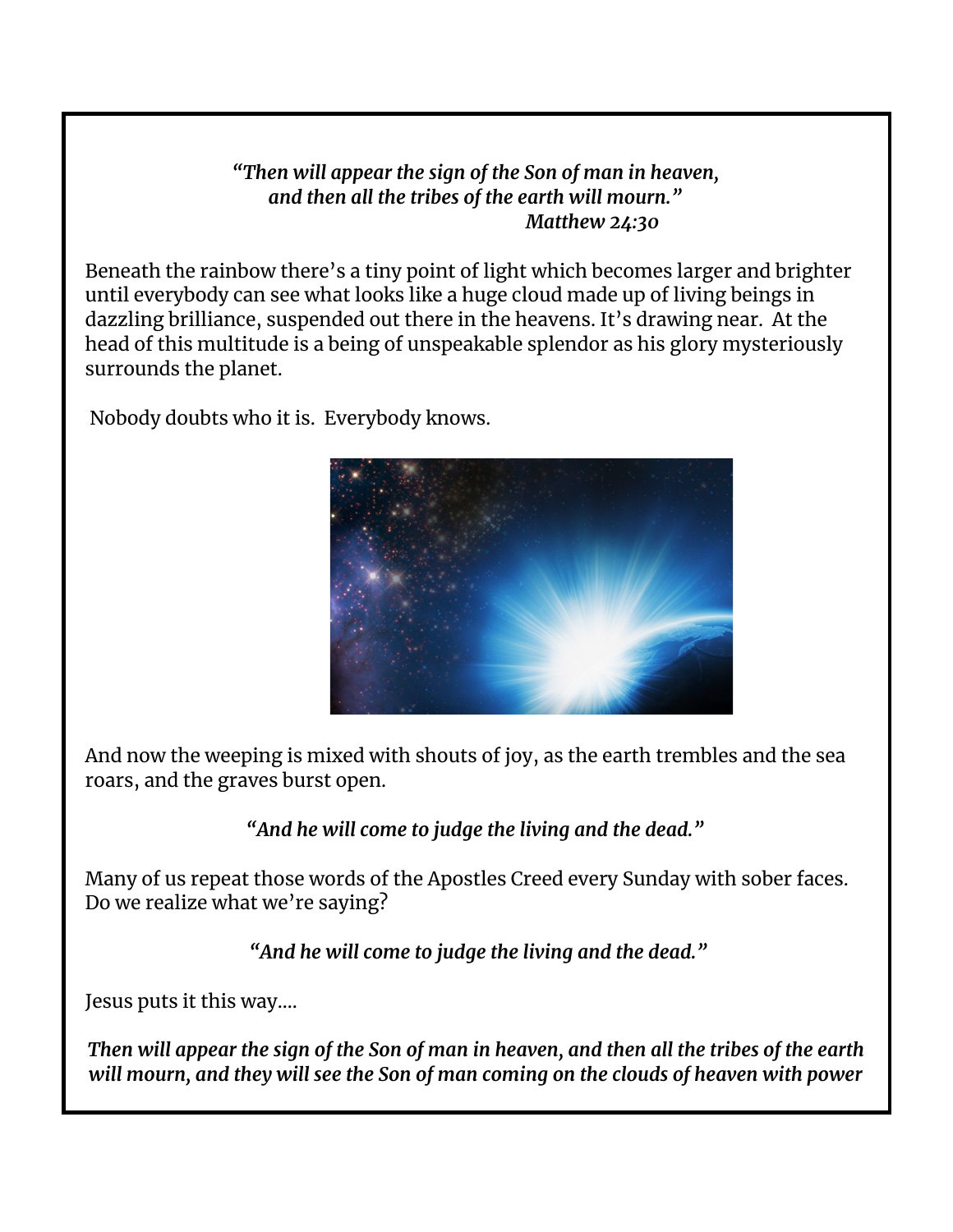*and great glory; and he will send out his angels with a loud trumpet call, and they will gather his elect from the four winds, from one end of heaven to the other. Matthew 24*



If we're having trouble wrapping our minds around the idea of Jesus coming on the clouds of heaven, we need to listen more closely to how Jesus describes reality. Jesus teaches that there is another world which penetrates this world of space, time and matter. This other world cannot be observed, weighed, or measured by the Hubble telescope or by any scientific instrument. This other world, says Jesus, is the real world.

From time to time, at God's pleasure, this other world breaks through to our world, and strange things happen.

**People are suddenly healed.**

**Stony hearts melt.**

**Eyes open to see beyond the visible.**

When Jesus talks about the Kingdom of God, he is talking about this other world ----which pervades this world, and actually surrounds you, as you read these words.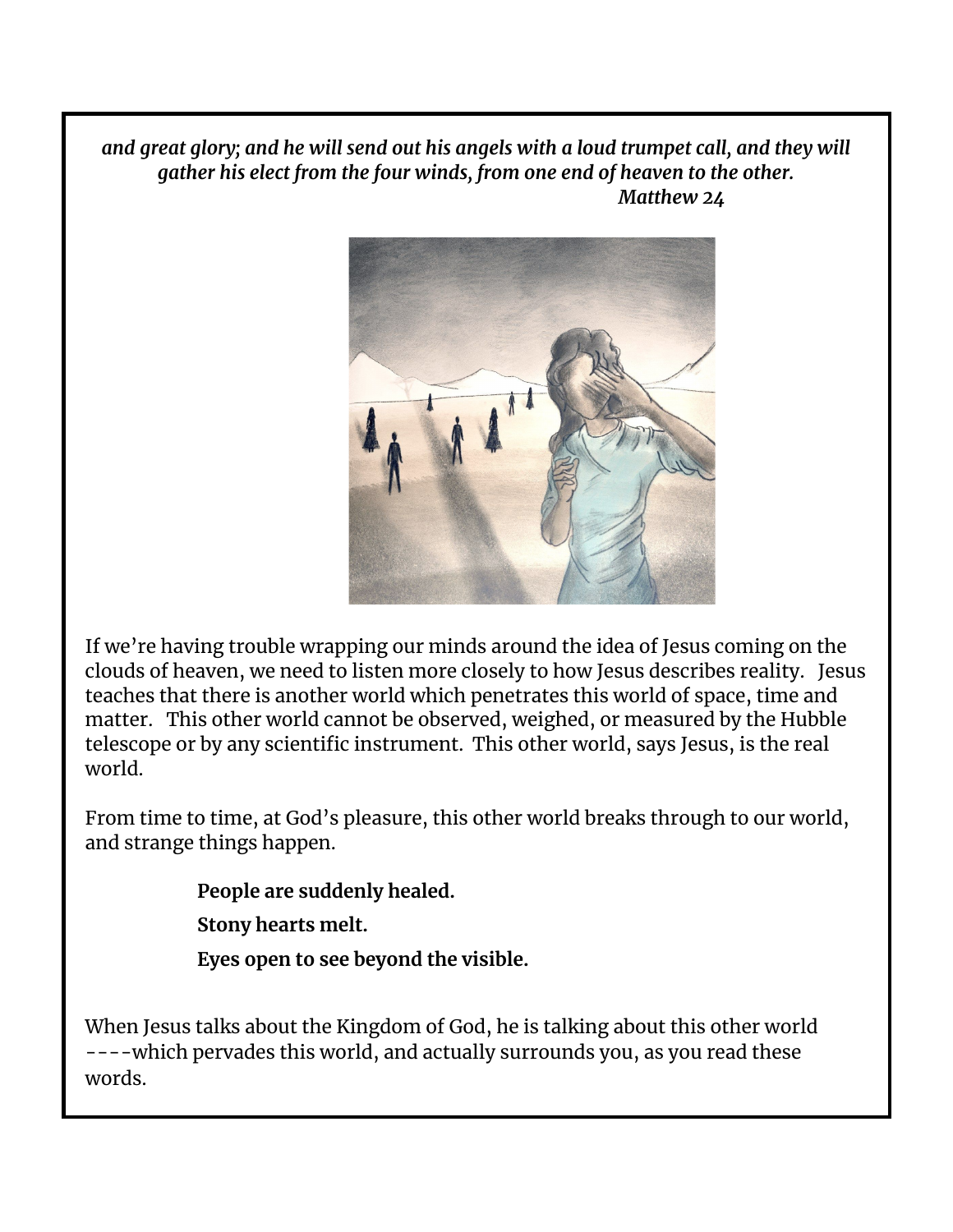One day soon our transient world will give way to the real world, God's World.

Then everybody will know who Jesus is.

Meanwhile we need to get two things clear:

1. Everything that happens in this world is moving it toward a Climax. When the Climax arrives, we will all be there---the living will be changed and the ones we think of as dead will be alive. Then will begin the Final Sorting Out, by One who makes no mistakes, and by his servants.

2. The second thing we have to get clear is that God is now giving us all a fair chance to be on the right side of things when the Climax comes. On that Day, nobody will want to be on the wrong side of things.

It's amazing how many people who say they believe in Jesus, completely ignore the things he tells us about the Last Day. Yet everything Jesus taught and did, right up to his death and resurrection, was aimed at preparing us for the Last Day.

Because--- to enter the new world when it arrives, to be a part of things when a Garden of Eden---a place of unspeakable beauty---- opens up before our eyes, we have to be right with God and with our neighbor.

> *"Unless your righteousness exceeds that of the scribes and Pharisees, you will never enter the Kingdom of heaven." Matthew 5:20*

When the Kingdom of Heaven arrives in fullness, and this world is transformed into what it was always meant to be, those who are ready will enter this magnificent world. Everybody else will languish in what scripture calls the Outer Darkness, the Second Death.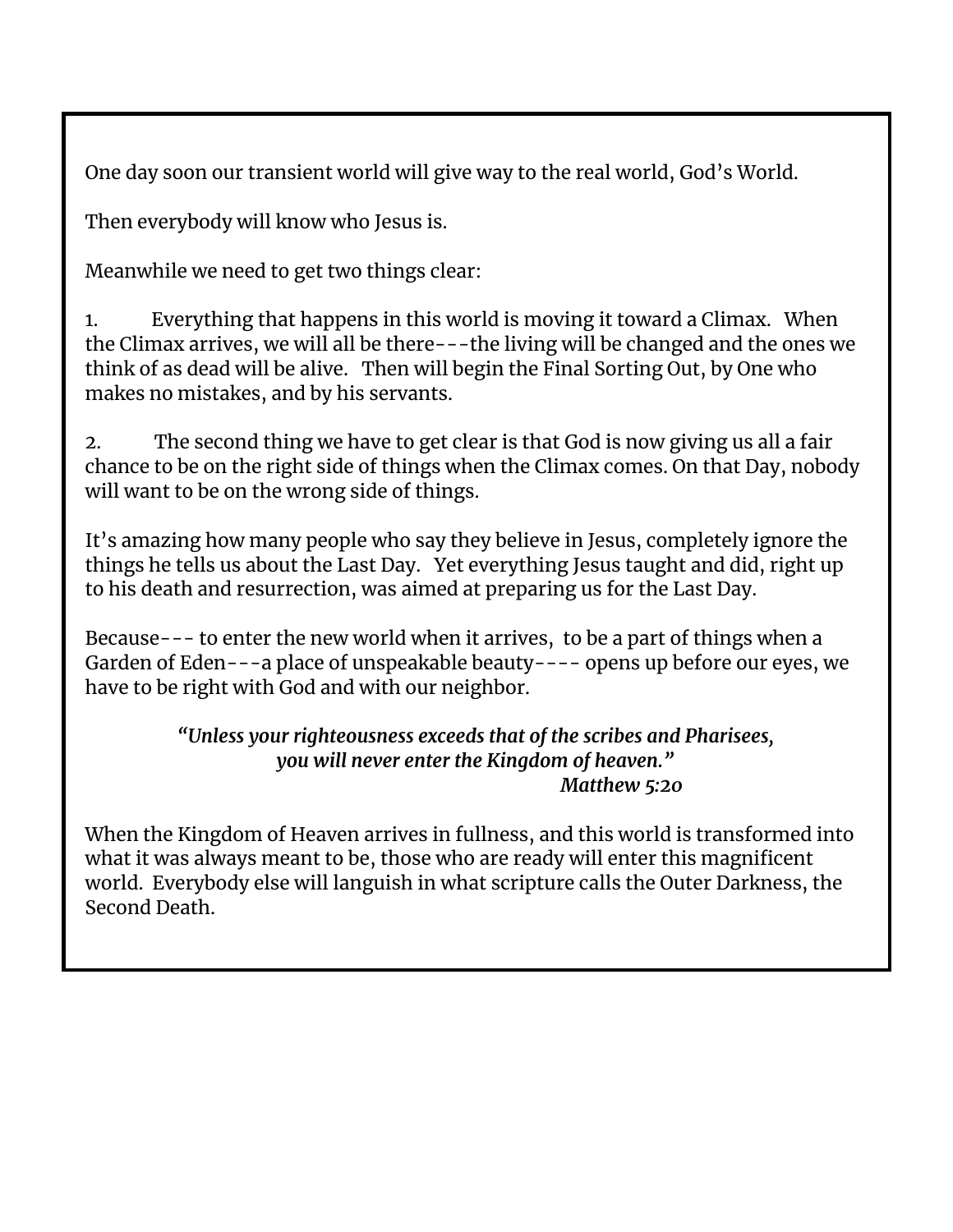

When we pray:

## *"Thy Kingdom come, thy will be done on earth as it is in heaven"*,

we are acknowledging that at this hour, God's will is not being done on earth as it is done in heaven. But soon these days of sorrow and pain will end. The Kingdom of God will be here in fullness.

Until then, we need to remember that everything in this world is temporary.

Our bodies are temporary.

Our health is temporary.

Our money in the bank, our aches and pains.

Soon it will all be gone.

The only permanent thing within our reach at this moment is the Kingdom of God, which is closer to you than your own breath, as you read these words. At this moment the Spirit is saying, *"The door is wide open. Now is the time to focus on God's Kingdom."*

And the door to the Kingdom is this mysterious thing called Calvary. Just as the Sign of the Rainbow will one day surround the earth, so the redeeming power of the cross now circles the earth as the door to God's World. Even if we don't understand the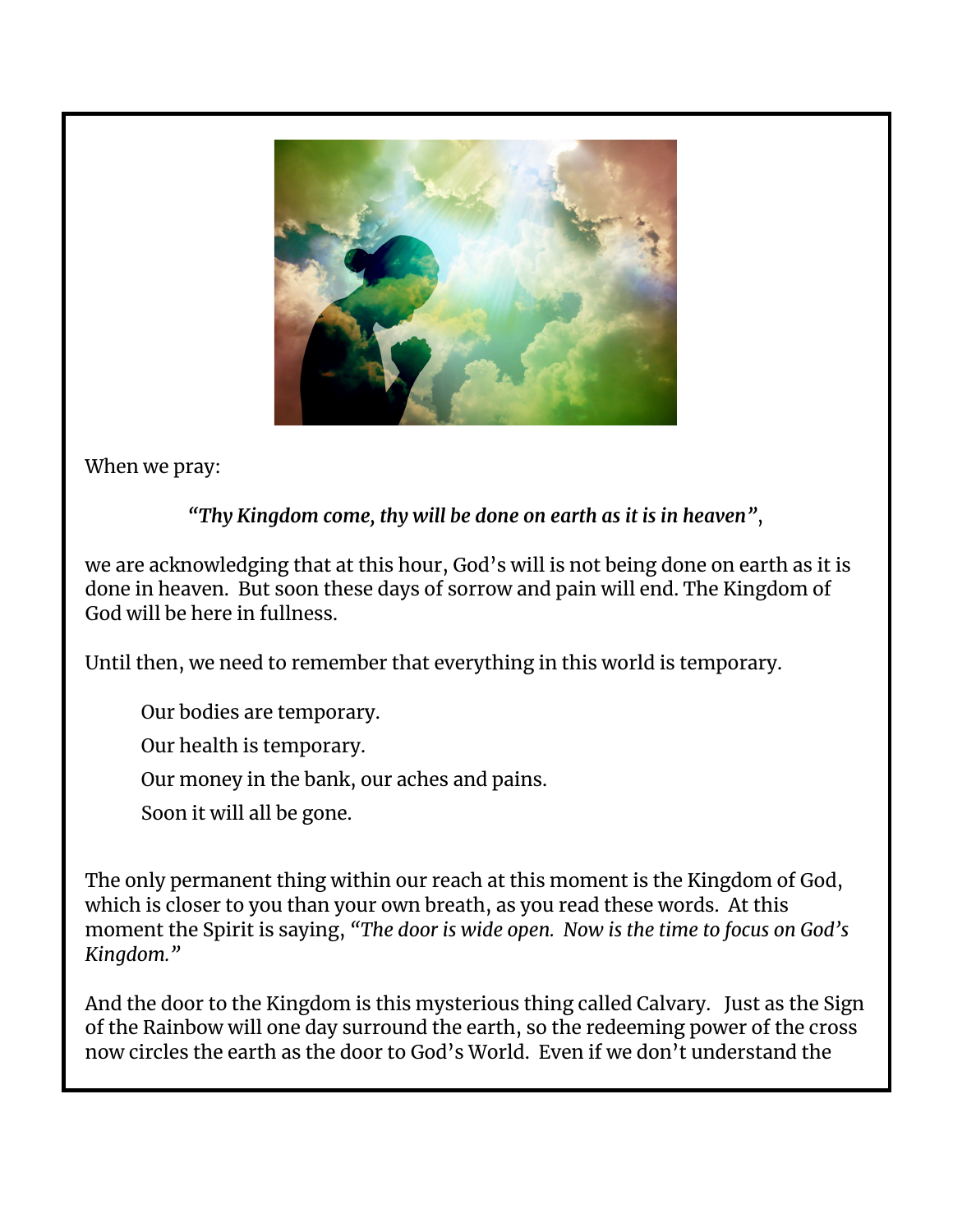cross, (who understands it?) we need to draw near to the cross, open our hearts, and begin to breathe the air of the world to come.

Somehow, when we draw near to that mysterious Event, when all the evil of the earth was funneled into the death of God's Incarnate Heart---the atmosphere of the World to Come surrounds us.

This is why the Spirit of God keeps calling out to us,

*"Behold the Lamb of God, who takes away the sin of the world."*

*"Look unto him and be saved, all the ends of the earth."*

*"And I, when I am lifted up from the earth (on the cross) will draw all people to myself."*



The essential message is this: Come to the door of God's Kingdom, while there is still time. Enter God's world through the forgiveness of the Lamb, and you will find yourself in the realm of the world to come.

This is his message to us, and to the whole human race. But who's paying attention? Seems like everybody's busy doing their own thing.

The call is going out, "Wake up! It's getting late!" But everybody's busy telling their Facebook friends what they had for breakfast.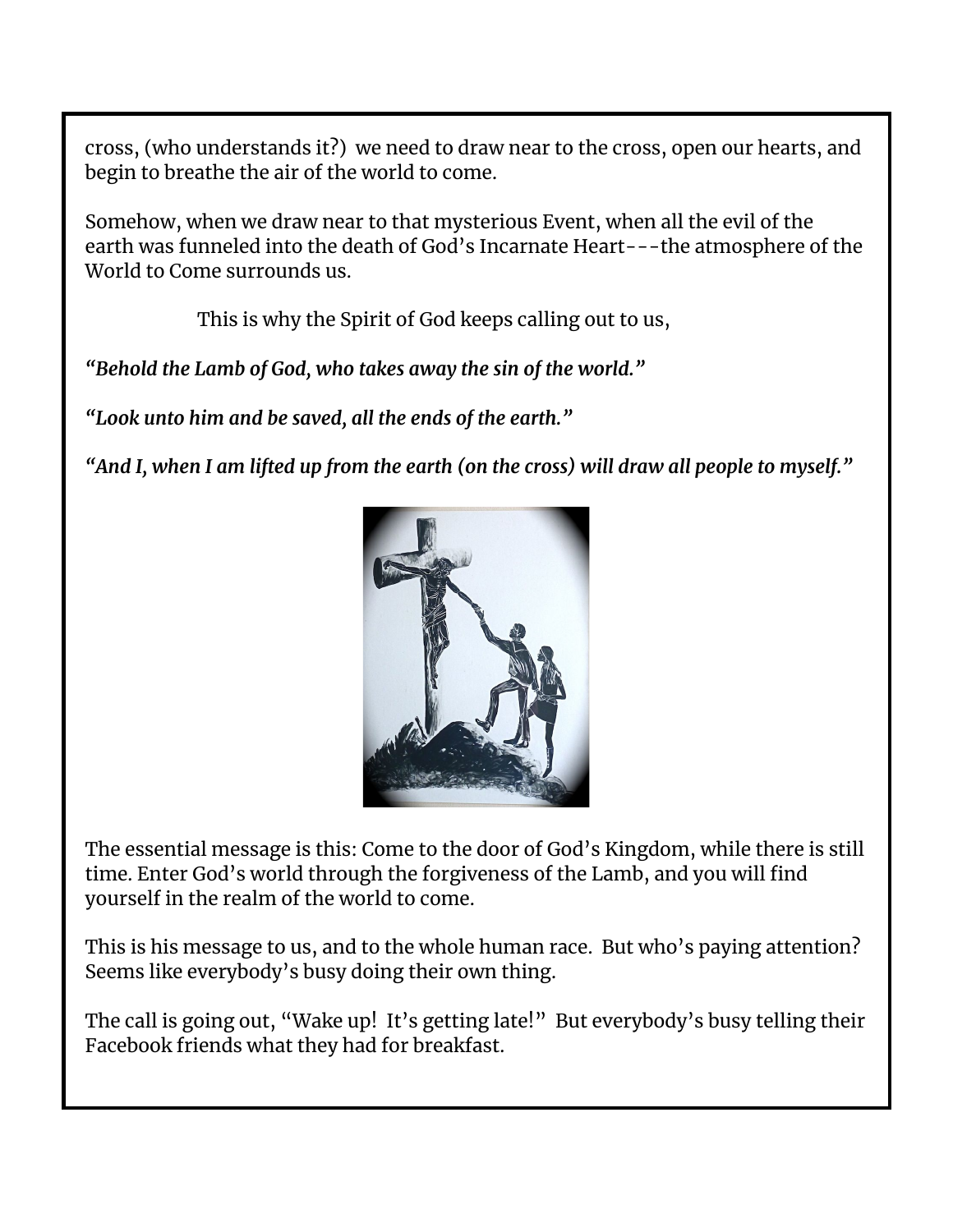Long ago, there was this crazy guy building a huge boat on dry land far from the ocean.

"What are you doing, Noah?"

"Can't you see? I'm building a boat."

"But the Ocean is far away. Why are you building a boat up here?"

"There's going to be a flood."

"Yeah, right."

*"They were eating and drinking, marrying and giving in marriage, until the flood came and swept them all away."*

"Okay, so God told Noah there was going to be a flood. Why didn't God tell everybody?" God was telling everybody through Noah. The word got around about this crazy man, preparing for a flood. He was the butt of jokes on all the talk shows. Who could imagine that in this monotonous world, where things never change, that there would be a flood?

*"….until the flood came, and swept them all away."*

This time God is giving the whole world an unmistakable heads-up.

*And this gospel of the kingdom will be preached throughout the whole world, as a testimony to all nations; and then the end will come.*

*Matthew 24:14*

This is not theory. The Spirit of God is trying to shake us out of our slumber, as I write these words, and as you read them. Calling us to wake up and pay attention. Because the Day of the Lord is near.

But why are you making it so complicated? (You say.) We've always been taught that when we die we go either to heaven or to hell. That's it. Who cares about the end of the world? Who ever thinks about the Last Day?

According to Jesus there's more to it than "going to heaven when you die."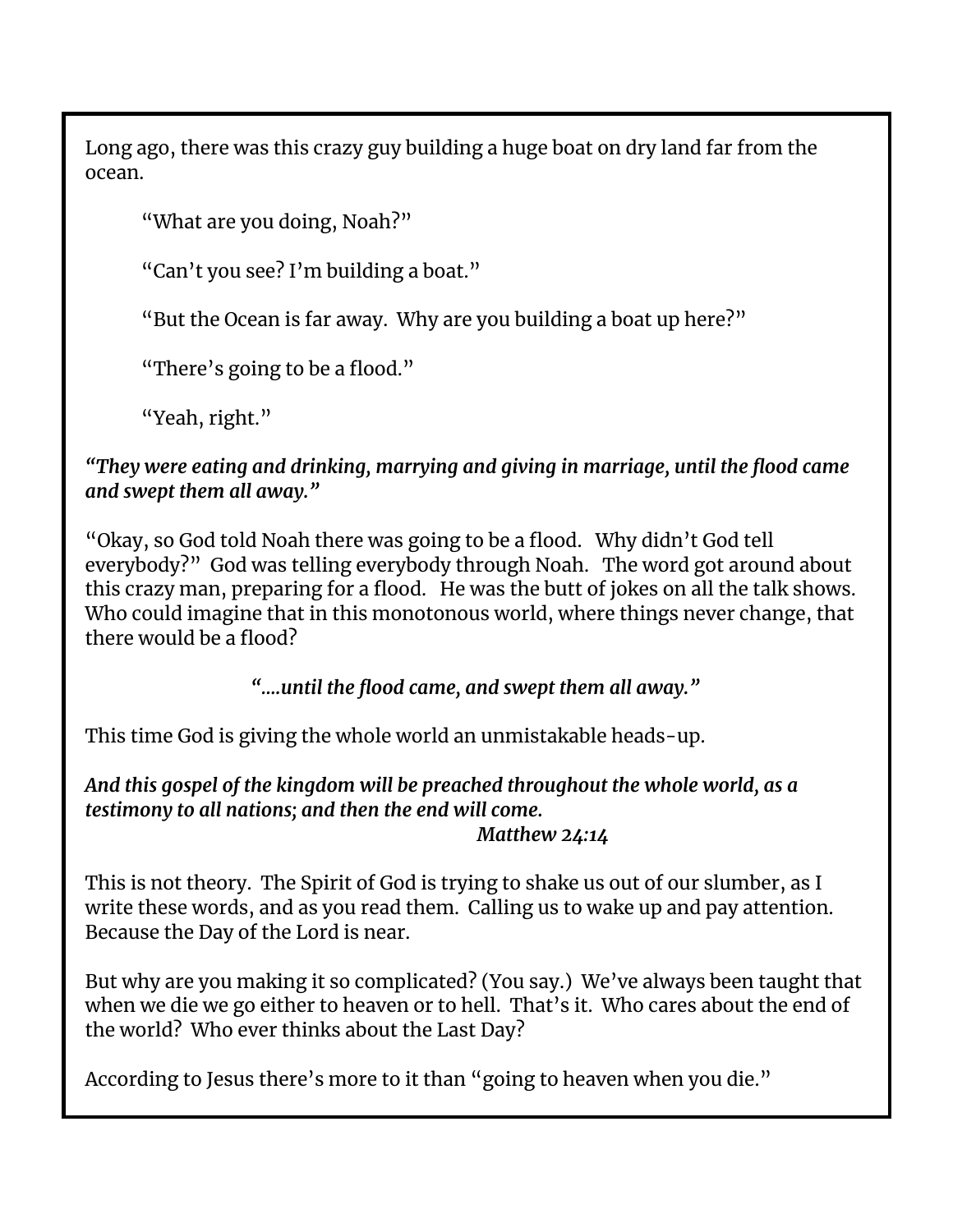Do not marvel at this; for the hour is coming when all who are in the tombs will hear his *voice and come forth, those who have done good, to the resurrection of life, and those who have done evil, to the resurrection of judgment.*

*John 5:28-29*

"So what happens to me, if I die tonight?" you say. "Where do I go?"

Jesus tells us that when we die, we become more conscious than we were when we were alive. The Rich Man and Lazarus knew exactly what was going on after they died---the Rich Man knew he was in Hades; Lazarus knew he was in Paradise. But they were both incomplete. They were without bodies. Then, on the Last Day, according to Jesus' teachings, the Rich Man and Lazarus will emerge into a new state of being.

----those who have done good, to the resurrection of life, and those who have done evil, to the resurrection of judgment.

So the goal of your life and mine is the Last Day, the day when the Lord returns and everything is sorted out. The Day when the will of God will finally be done on earth as it is done in heaven.

The Day when this world becomes a place of unspeakable beauty and splendor.

The life you and I live right now has a double destination:

*First*, the life we now live will determine where we go immediately after we die, if the Lord doesn't come in the meantime.

*Secondly*, the life we now live will also determine where we fit when this troubled world gives way to the new world of God's Kingdom. When the "trees clap their hands, and the dry places gush with crystal fountains, when the mountains and the hills sing for joy!"

Here's the part we need to focus on: If we enter the Kingdom of God now, we are already breathing the air of the Last Day. If we are living now under the power Jesus' resurrection, we are the new Noah. We are preparing ourselves, and anyone who will listen to us, not for a flood, but for the final fire of Judgment ...and the glory beyond.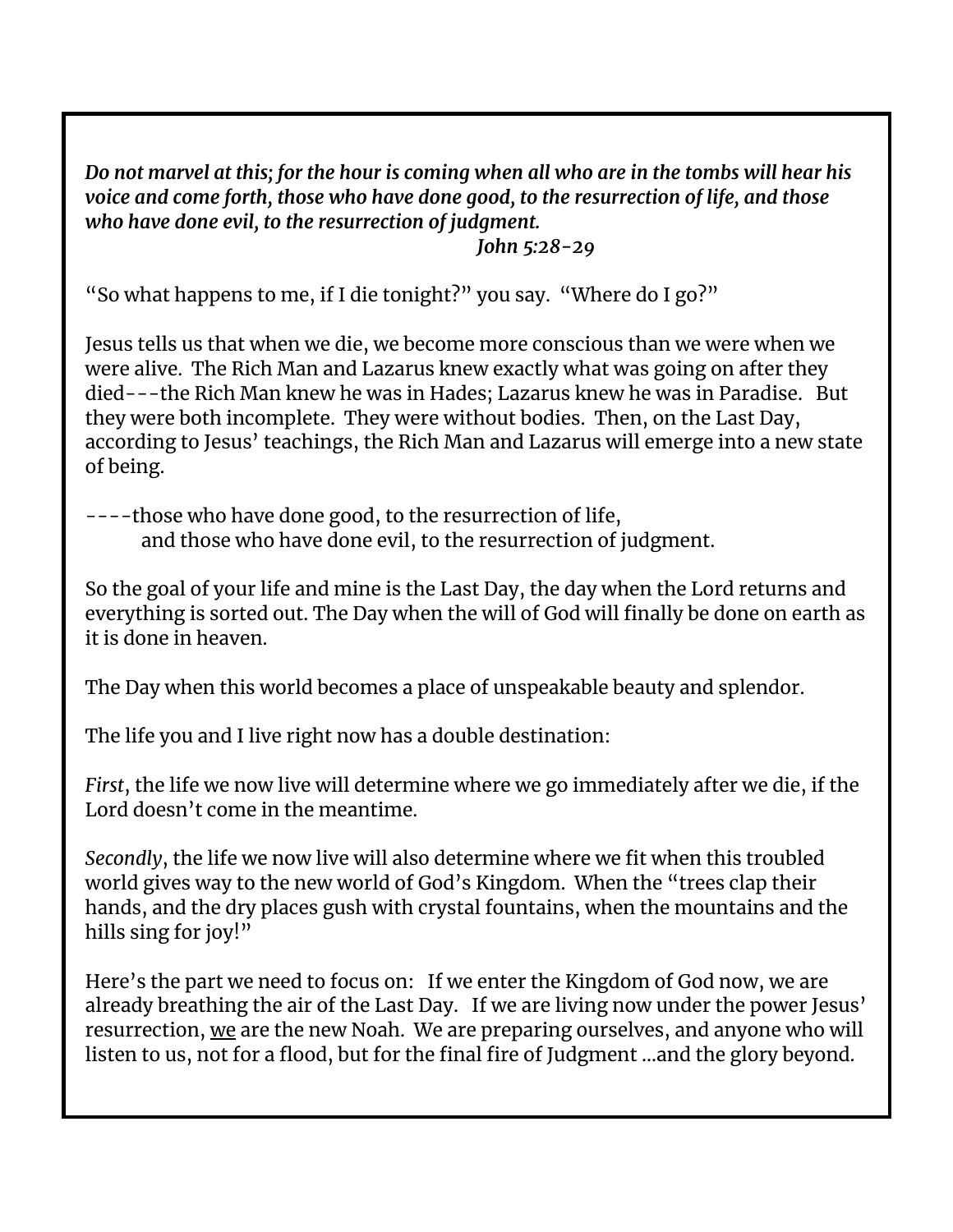The world looks at us and says, "You guys are crazy!" And all we can say is, "The door is open.. Come on in, while there is still time."

The door is open to what?

To the Kingdom Ark.

Noah built an ark. Our ark is already built. When Jesus rose from the dead, his risen body became the new Noah's Ark, which will survive the coming fire of judgment. And that Body quickly grew into something more: a Body made up of many souls, which we call the Body of Christ, including that motley crew where you gather in Jesus' Name.

Such as we are, our fellowships are part of the New Noah's Ark, where the King who will be revealed on the Last Day is already at work.

So when they mock us and say, "Why are you wasting your time in that rickety boat?" we answer, "You better get on board, while there is still time!"

Will we still be here, when the Sign of the Son of Man appears in the heavens? Will we look up in the middle of the night and see the rainbow? Only God knows.

But whenever that Day comes, if we walk in his steps, we will be gathered from wherever we are to take our place before the One who died for us all, and calls us now to receive his Grace and walk in it.

*"And he will come to judge the living and the dead."*

Do not marvel at this; for the hour is coming when all who are in the tombs will hear his *voice and come forth, those who have done good, to the resurrection of life, and those who have done evil, to the resurrection of judgment.*